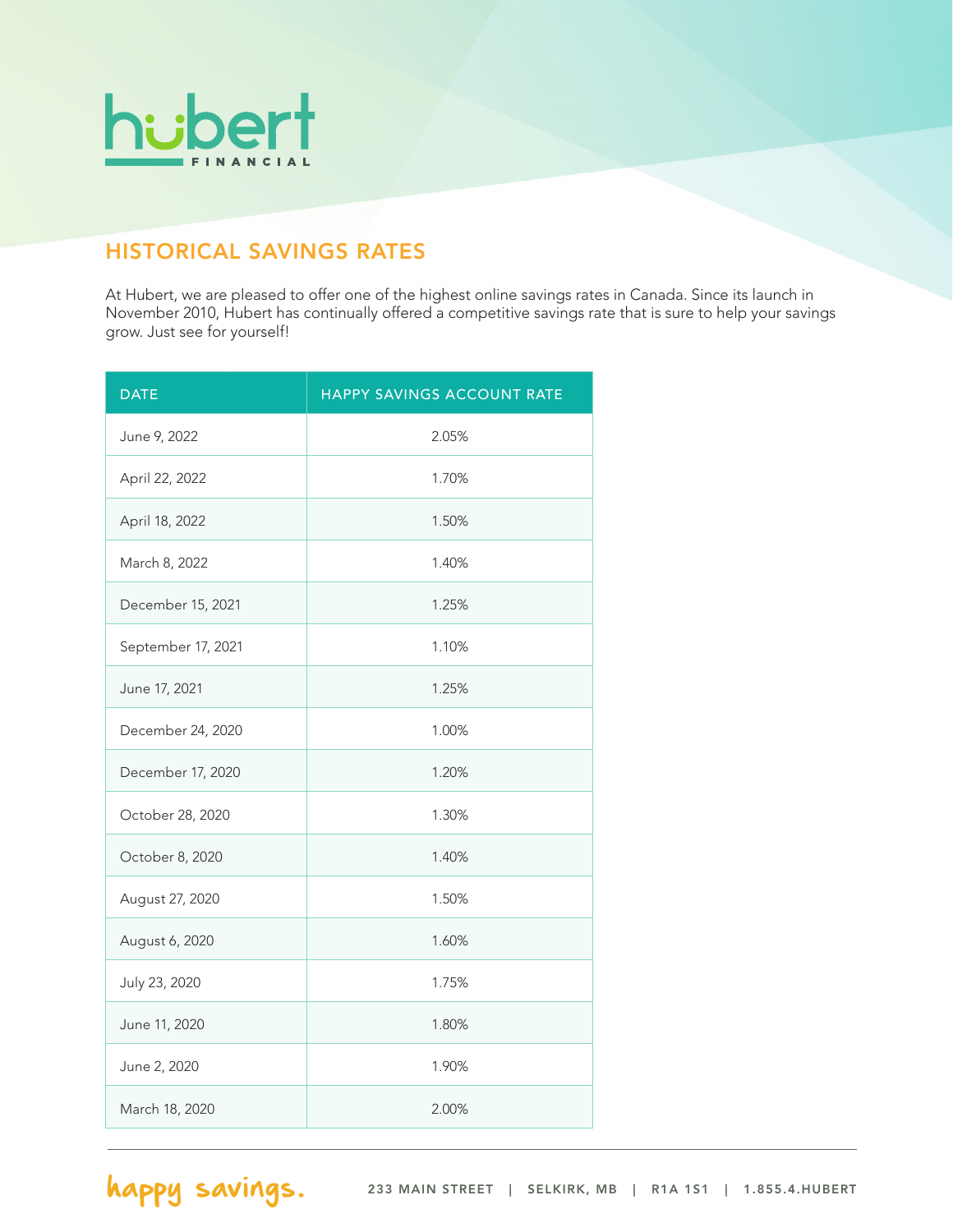

| <b>DATE</b>        | HAPPY SAVINGS ACCOUNT RATE |
|--------------------|----------------------------|
| June 4, 2019       | 2.25%                      |
| April 18, 2019     | 2.35%                      |
| December 4, 2018   | 2.30%                      |
| November 2, 2018   | 2.50%                      |
| August 2, 2018     | 2.35%                      |
| February 13, 2018  | 2.10%                      |
| January 18, 2018   | 2.00%                      |
| September 13, 2017 | 1.85%                      |
| March 31, 2016     | 1.70%                      |
| December 18, 2015  | 1.75%                      |
| July 21, 2015      | 1.80%                      |
| April 14, 2015     | 1.90%                      |
| June 12, 2014      | 1.95%                      |
| December 10, 2013  | 1.80%                      |
| August 30, 2013    | 1.85%                      |
| April 19, 2013     | 1.90%                      |
| April 1, 2013      | 1.80%                      |
| February 26, 2013  | 2.00%                      |
| May 8, 2012        | 1.85%                      |